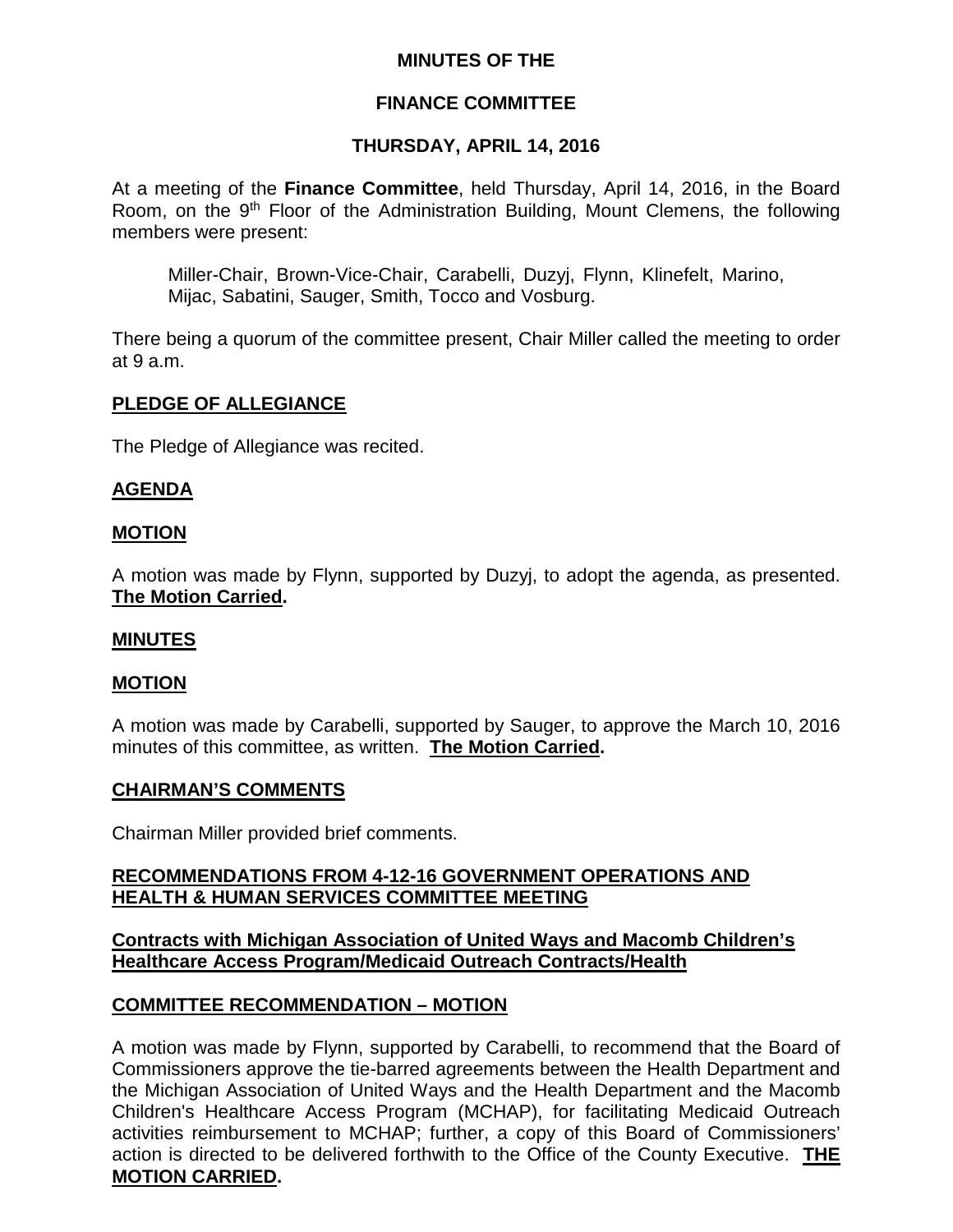# **Budget Amendment/Medicaid Outreach Activities/Health**

## **COMMITTEE RECOMMENDATION – MOTION**

A motion was made by Flynn, supported by Carabelli, to recommend that the Board of Commissioners approve a budget amendment to the Health Department's 2015/2016 Fiscal Grant Fund for \$400,000; further, this budget action addresses budgetary issues only. It does not constitute the Commission's approval of any County contract. If a contract requires Commission approval under the County's Contracting Policy or the County's Procurement Ordinance, such approval must be sought separately; further, a copy of this Board of Commissioners' action is directed to be delivered forthwith to the Office of the County Executive. **THE MOTION CARRIED.**

# **Budget Amendment/FY 2015/2016 Fiscal Grant Fund/Health**

## **COMMITTEE RECOMMENDATION – MOTION**

A motion was made by Flynn, supported by Carabelli, to recommend that the Board of Commissioners approve a request by the Macomb County Health Department to increase the Health Department 2015/2016 Fiscal Grant Fund by \$42,244; further, this budget action addresses budgetary issues only. It does not constitute the Commission's approval of any County contract. If a contract requires Commission approval under the County's Contracting Policy or the County's Procurement Ordinance, such approval must be sought separately; further, a copy of this Board of Commissioners' action is directed to be delivered forthwith to the Office of the County Executive. **THE MOTION CARRIED.**

## **Budget Amendment/FY 2015/2016 Fiscal Year Grant Fund/Supportive Services for Veteran Families Grant/Macomb Community Action**

## **COMMITTEE RECOMMENDATION – MOTION**

A motion was made by Flynn, supported by Carabelli, to recommend that the Board of Commissioners approve an increase in Macomb Community Action's 2015/2016 fiscal year grant fund by \$69,500 due to a funding increase for the Supportive Services for Veteran Families grant; further, this budget action addresses budgetary issues only. It does not constitute the Commission's approval of any County contract. If a contract requires Commission approval under the County's Contracting Policy or the County's Procurement Ordinance, such approval must be sought separately; further, a copy of this Board of Commissioners' action is directed to be delivered forthwith to the Office of the County Executive. **THE MOTION CARRIED.**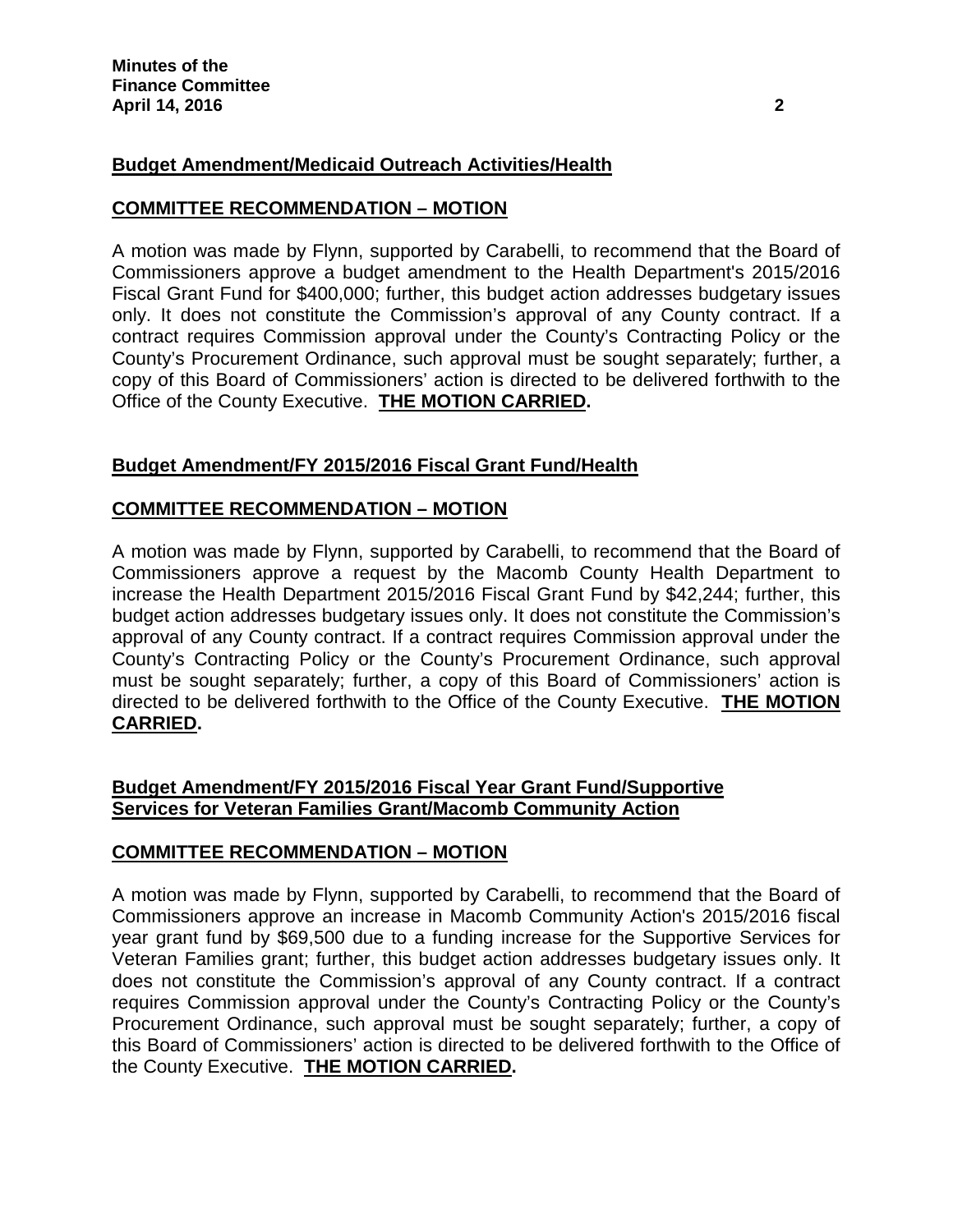## **RECOMMENDATIONS FROM 4-13-16 JUSTICE & PUBLIC SAFETY AND HEALTH & HUMAN SERVICES COMMITTEE MEETING**

## **Agreement with Correct Care Solutions/Inmate Healthcare Services Management/Sheriff**

# **COMMITTEE RECOMMENDATION – MOTION**

A motion was made by Vosburg, supported by Sauger, to recommend that the Board of Commissioners approve the Correct Care Solutions contract to continue healthcare services to prisoners with the incumbent vendor; further, a copy of this Board of Commissioners' action is directed to be delivered forthwith to the Office of the County Executive. **THE MOTION CARRIED.**

## **Budget Amendment/Medicaid Reimbursement Expenses/Friend of the Court**

## **COMMITTEE RECOMMENDATION – MOTION**

A motion was made by Vosburg, supported by Sauger, to recommend that the Board of Commissioners approve an amendment to the Friend of the Court's 2016 budget to include an additional \$131,809.22; the additional revenue was a result of monies received from the Michigan Department of Health and Human Services Third Party Liability Division; further, this budget action addresses budgetary issues only. It does not constitute the Commission's approval of any County contract. If a contract requires Commission approval under the County's Contracting Policy or the County's Procurement Ordinance, such approval must be sought separately; further, a copy of this Board of Commissioners' action is directed to be delivered forthwith to the Office of the County Executive. **THE MOTION CARRIED.**

# **ITEM WAIVED BY INFRASTRUCTURE/ECONOMIC DEVELOPMENT COMMITTEE CO-CHAIRS**

## **MDOT Contract/Van Dyke Widening, Milling and Resurfacing Project/ Department of Roads**

## **COMMITTEE RECOMMENDATION – MOTION**

A motion was made by Carabelli, supported by Sauger, to recommend that the Board of Commissioners approve the MDOT contract for Van Dyke widening, milling and resurfacing project from West Road to Campground Road; further, a copy of this Board of Commissioners' action is directed to be delivered forthwith to the Office of the County Executive. **THE MOTION CARRIED.**